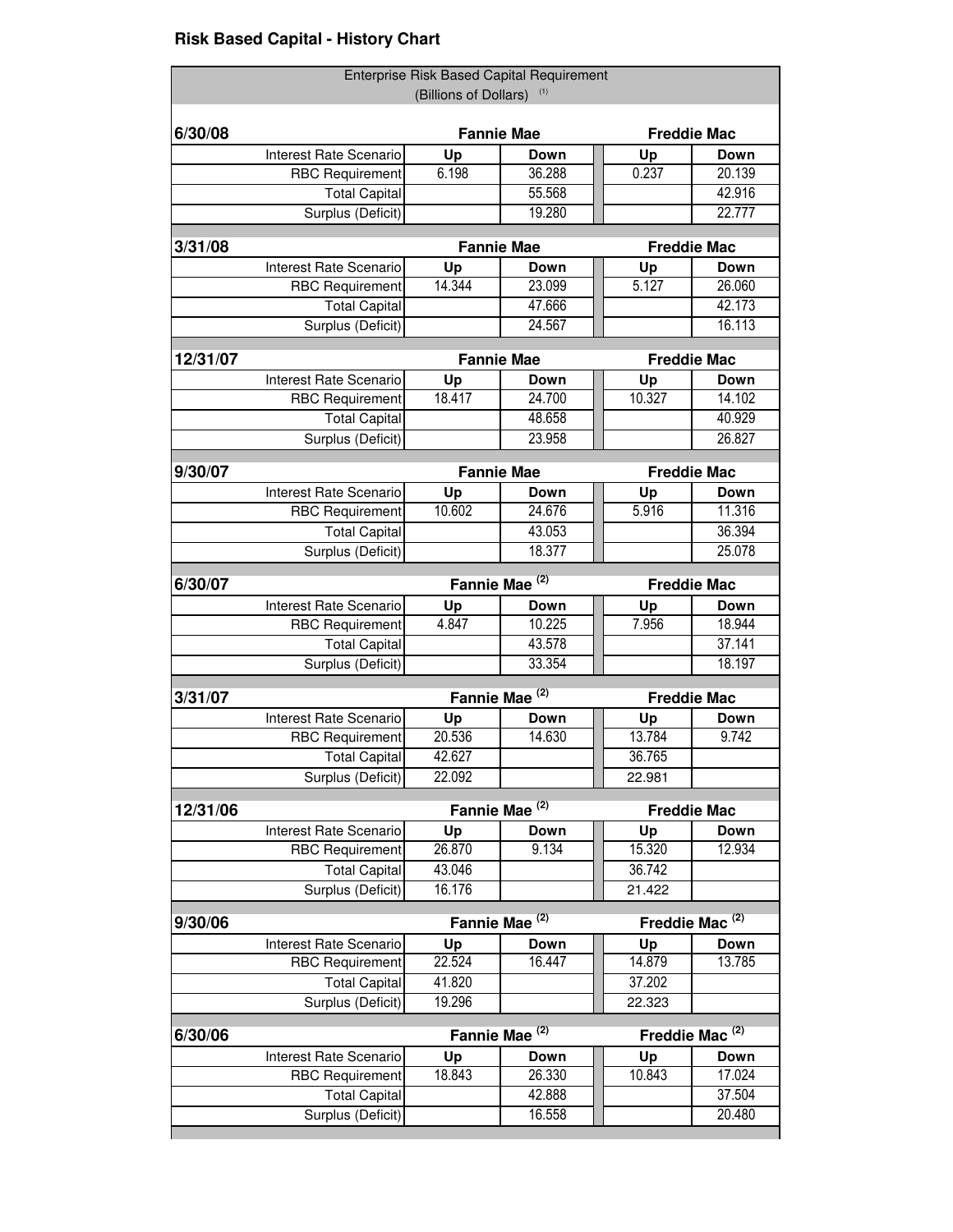## **Risk Based Capital - History Chart**

|          |                                           |                           | Enterprise Risk Based Capital Requirement |                            |                            |  |  |
|----------|-------------------------------------------|---------------------------|-------------------------------------------|----------------------------|----------------------------|--|--|
|          |                                           | (Billions of Dollars)     | (1)                                       |                            |                            |  |  |
| 3/31/06  |                                           |                           | Fannie Mae <sup>(2)</sup>                 | Freddie Mac <sup>(2)</sup> |                            |  |  |
|          | Interest Rate Scenario                    | Up<br>17.533              | Down<br>10.529                            | Up<br>8.801                | Down<br>11.935             |  |  |
|          | <b>RBC Requirement</b>                    | 41.174                    |                                           |                            | 37.624                     |  |  |
|          | <b>Total Capital</b><br>Surplus (Deficit) | 23.641                    |                                           |                            | 25.689                     |  |  |
|          |                                           |                           |                                           |                            |                            |  |  |
| 12/31/05 |                                           | Fannie Mae <sup>(2)</sup> |                                           |                            | Freddie Mac <sup>(2)</sup> |  |  |
|          | Interest Rate Scenario                    | Up                        | Down                                      | Up                         | Down                       |  |  |
|          | <b>RBC Requirement</b>                    | 12.636                    | 6.030                                     | 7.594                      | 11.282                     |  |  |
|          | <b>Total Capital</b>                      | 39.204                    |                                           |                            | 36.781                     |  |  |
|          | Surplus (Deficit)                         | 26.568                    |                                           |                            | 25.499                     |  |  |
| 9/30/05  | Fannie Mae <sup>(2)</sup>                 |                           |                                           | Freddie Mac <sup>(2)</sup> |                            |  |  |
|          | Interest Rate Scenario                    | Up                        | Down                                      | Up                         | <b>Down</b>                |  |  |
|          | <b>RBC Requirement</b>                    | 15.699                    | 0.000                                     | 10.081                     | 6.832                      |  |  |
|          | <b>Total Capital</b>                      | 37.860                    |                                           | 36.721                     |                            |  |  |
|          | Surplus (Deficit)                         | 22.161                    |                                           | 26.639                     |                            |  |  |
|          |                                           |                           |                                           |                            |                            |  |  |
| 6/30/05  |                                           |                           | Fannie Mae <sup>(2)</sup>                 | Freddie Mac <sup>(2)</sup> |                            |  |  |
|          | Interest Rate Scenario                    | Up                        | Down                                      | Up                         | Down                       |  |  |
|          | <b>RBC Requirement</b>                    | 23.061                    | 0.000                                     | 11.144                     | 2.873                      |  |  |
|          | <b>Total Capital</b>                      | 36.144                    |                                           | 36.099                     |                            |  |  |
|          | Surplus (Deficit)                         | 13.083                    |                                           | 24.955                     |                            |  |  |
| 3/31/05  | Fannie Mae <sup>(2)</sup>                 |                           |                                           | Freddie Mac <sup>(2)</sup> |                            |  |  |
|          | Interest Rate Scenario                    | Up                        | Down                                      | Up                         | Down                       |  |  |
|          | <b>RBC Requirement</b>                    | 6.355                     | 1.214                                     | 7.678                      | 5.787                      |  |  |
|          | <b>Total Capital</b>                      | 35.495                    |                                           | 35.885                     |                            |  |  |
|          | Surplus (Deficit)                         | 29.140                    |                                           | 28.207                     |                            |  |  |
|          |                                           |                           |                                           |                            |                            |  |  |
| 12/31/04 |                                           |                           | Fannie Mae <sup>(2)</sup>                 | Freddie Mac <sup>(2)</sup> |                            |  |  |
|          | Interest Rate Scenario                    | Up                        | Down                                      | Up                         | Down                       |  |  |
|          | <b>RBC Requirement</b>                    | 10.039                    | 6.582                                     | 11.108                     | 2.795                      |  |  |
|          | <b>Total Capital</b>                      | 35.878                    |                                           | 34.691                     |                            |  |  |
|          | Surplus (Deficit)                         | 25.839                    |                                           | 23.582                     |                            |  |  |
| 9/30/04  | Fannie Mae <sup>(2)</sup>                 |                           |                                           | Freddie Mac <sup>(2)</sup> |                            |  |  |
|          | <b>Interest Rate Scenario</b>             | Up                        | Down                                      | Up                         | Down                       |  |  |
|          | <b>RBC Requirement</b>                    | 13.026                    | 18.342                                    | 5.749                      | 2.623                      |  |  |
|          | <b>Total Capital</b>                      |                           | 38.762                                    | 34.397                     |                            |  |  |
|          | Surplus (Deficit)                         |                           | 20.420                                    | 28.648                     |                            |  |  |
|          |                                           |                           |                                           |                            |                            |  |  |
| 6/30/04  |                                           |                           | Fannie Mae <sup>(2)</sup>                 | Freddie Mac <sup>(2)</sup> |                            |  |  |
|          | Interest Rate Scenario                    | Up<br>7.074               | Down<br>24.391                            | Up<br>1.322                | Down                       |  |  |
|          | <b>RBC Requirement</b>                    |                           |                                           |                            | 3.858                      |  |  |
|          | <b>Total Capital</b>                      |                           | 36.862                                    |                            | 33.081                     |  |  |
|          | Surplus (Deficit)                         |                           | 12.471                                    |                            | 29.224                     |  |  |
| 3/31/04  |                                           | Fannie Mae <sup>(2)</sup> |                                           |                            | Freddie Mac <sup>(2)</sup> |  |  |
|          | Interest Rate Scenario                    | Up                        | Down                                      | Up                         | Down                       |  |  |
|          | <b>RBC Requirement</b>                    | 25.961                    | 16.587                                    | 7.047                      | 7.131                      |  |  |
|          | <b>Total Capital</b>                      | 36.481                    |                                           |                            | 34.898                     |  |  |
|          | Surplus (Deficit)                         | 10.520                    |                                           |                            | 27.767                     |  |  |
|          |                                           |                           |                                           |                            |                            |  |  |